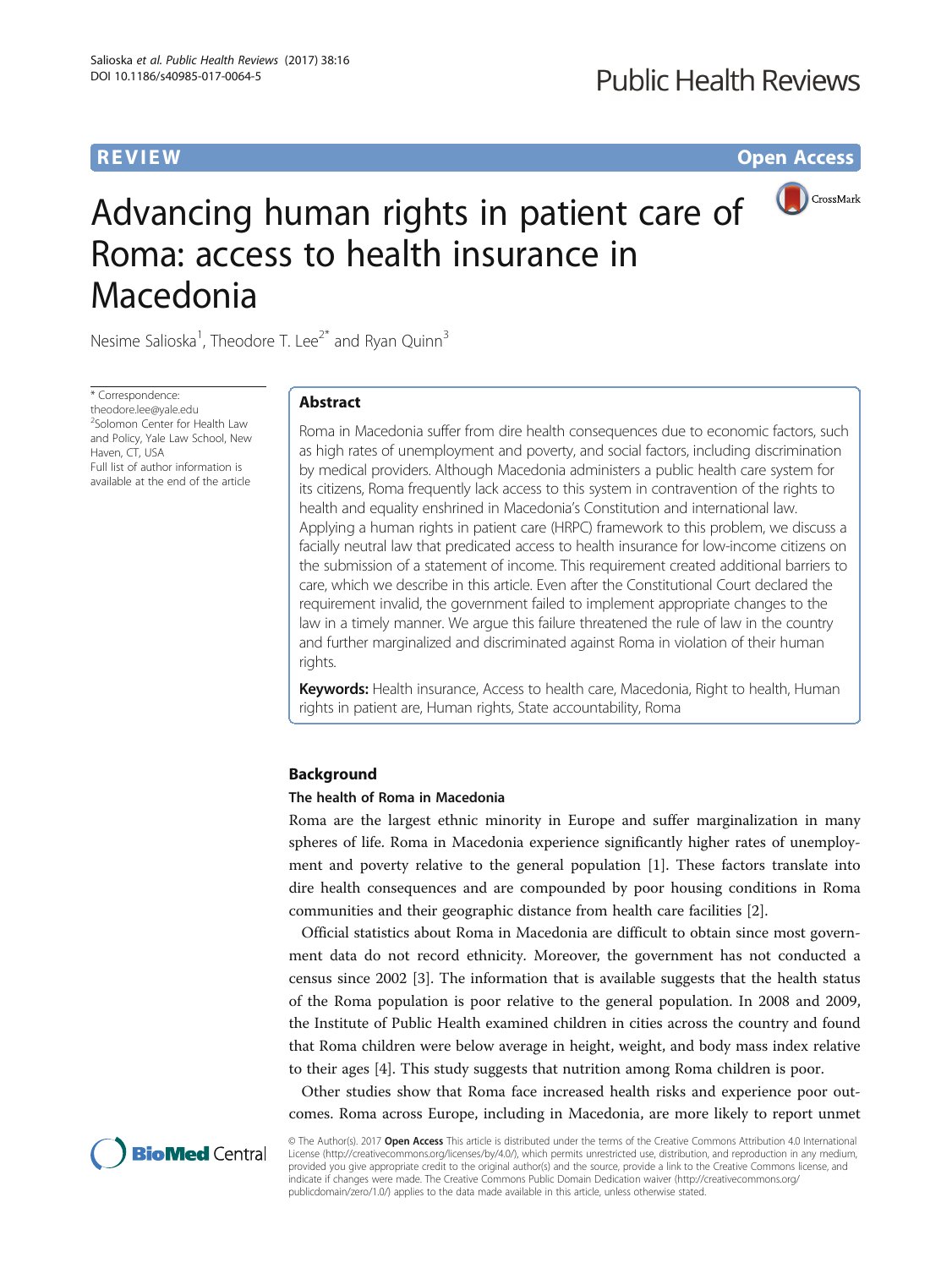health needs than the general population, even after adjusting for demographic factors and socioeconomic factors [[5\]](#page-9-0). A systematic review of the evidence found that Roma have higher mortality risks and Roma children have a greater prevalence of health risk factors such as low birth weight and lower vaccination coverage [\[6](#page-9-0)]. Studies in other countries suggest that life expectancy among Roma is lower than average [\[7](#page-9-0)]. In neighboring Serbia, infant mortality rates in Roma settlements are nearly twice as high as the national average [[8\]](#page-9-0).

The Macedonian government provides compulsory state-funded health care, managed by the Ministry of Health. However, as in neighboring Central and Eastern European countries, even when Roma in Macedonia are able to travel to health care facilities, they are routinely denied medical treatment or receive substandard care [\[9](#page-10-0)]. Discrimination by health providers is common. Roma patients in Macedonia, including pregnant women, have reported physical violence by health care professionals [\[10](#page-10-0)]. Remarks made by health providers about patients' ethnicity suggest that this inferior treatment is due to racial prejudice [\[11\]](#page-10-0), and some health professionals have negative underlying beliefs about Roma women [[12\]](#page-10-0). Patients also report being required to pay for services that should have been free and if unable to pay being detained or having their documents confiscated [[10](#page-10-0)].

One basis on which Roma in Macedonia are frequently denied health care is their lack of personal identification documents. A 2009 study focused on Roma in the Shuto Orizari region found that more than 30% of respondents had a period without health insurance and 14% had been denied health services as a consequence of not having appropriate documentation [[13\]](#page-10-0). A 2016 United Nations International Children's Emergency Fund (UNICEF) study reported that the most common reason Roma in Macedonia lack health insurance is a lack of identity documents (around 45% of those without health insurance) [\[14](#page-10-0)]. While the country's Ministry of Labor and Social Policy has formed a task force to create a database of undocumented persons, no portion of the government budget has been allocated to this initiative and the Macedonian authorities rely instead on Roma-focused non-governmental organizations (NGOs) with external funding for information on individuals in need of identity documents [[15](#page-10-0)].

This paper brings a human rights in patient care (HRPC) framework to bear on the issue of access to health insurance for Roma in Macedonia. The remainder of this section situates this issue within the academic literature on Roma health and human rights. The "[Main text](#page-3-0)" section begins by situating access to health insurance within the HRPC framework. It then describes a specific barrier to health insurance for Roma and other impoverished communities in Macedonia, namely a facially neutral law requiring the annual submission of a signed statement of income in order to renew health insurance coverage. The "[Main text](#page-3-0)" section concludes by analyzing the actions of the Macedonian authorities within the relevant human rights and legal frameworks.

## Methodology

The methodology underlying this paper was primarily qualitative in nature. The first author provided her findings based on having led the NGO campaign described in the "[Main text](#page-3-0)" section, while the second and third authors integrated an HRPC analysis and cast the issues within the broader legal and human rights context.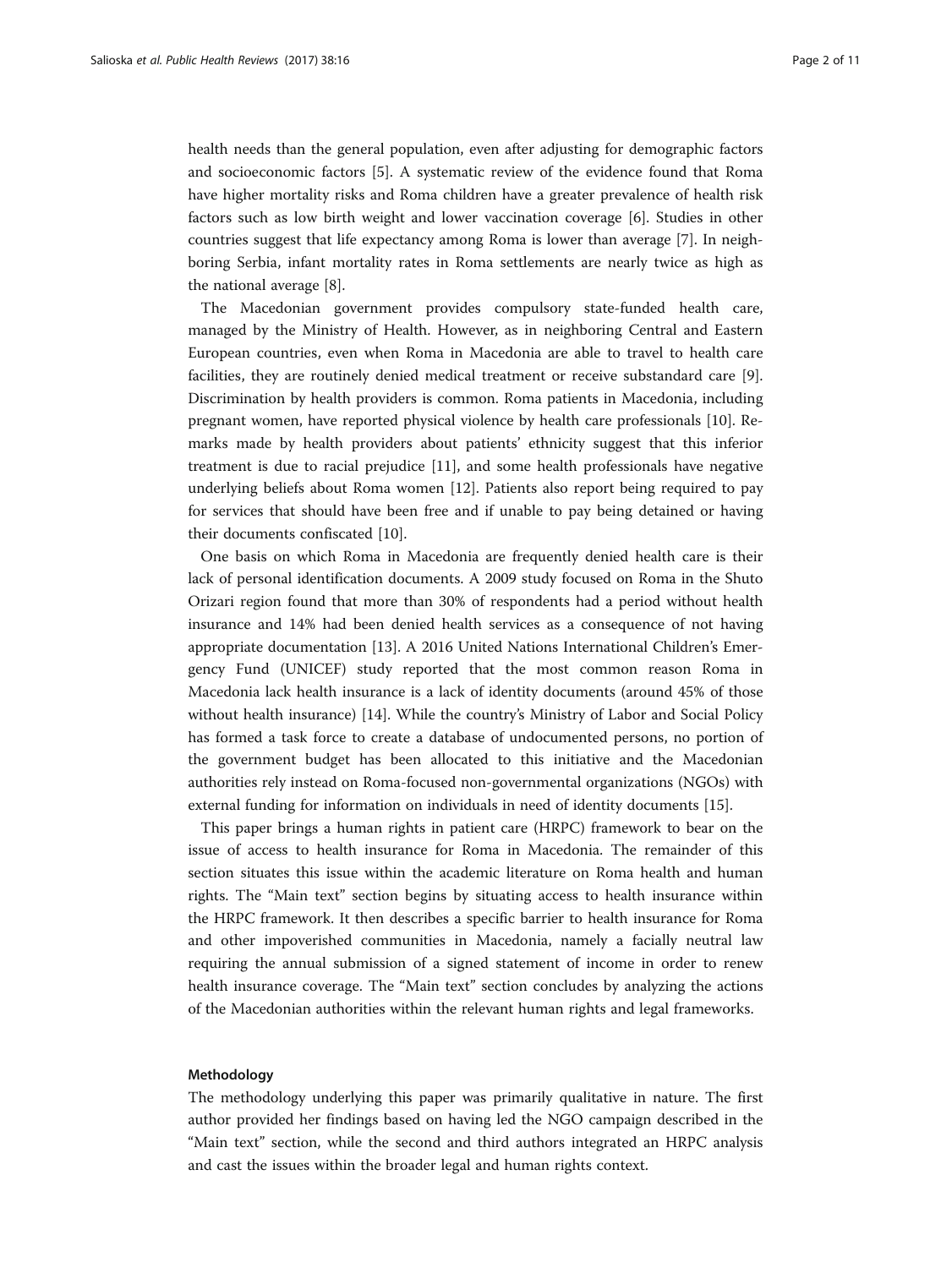## Review of the literature

It is important to situate the issue of access to health insurance for Roma in Macedonia within the broader academic literature on similar barriers to the realization of Roma health and human rights. These include barriers stemming from Macedonia's citizenship regime and the conditionality tied to its visa liberalization and candidacy for EU membership. This literature highlights the need to address the health and human rights issues faced by Roma with the requisite complexity. Rather than being the "ultimate other" toward whom repressive policies are directly aimed [[16](#page-10-0)], Roma often suffer unintended adverse effects from direct efforts to improve their condition and policies that appear neutral or universally progressive on their face.

The minority rights framework has so far failed to address the structural discrimination Roma face. Pogány argues that post-1990 minority rights regimes in Europe are simply not relevant for many Roma [\[17\]](#page-10-0). These regimes are largely unenforceable, and their focus on cultural, linguistic, and religious rights does not account for diversity within Roma communities. They also tend to overlook that the main problems affecting Roma concern their living conditions, access to public services, and education levels, as well as anti-Roma prejudice and hostility. On Pogány's view, minority rights regimes have actually worsened Roma marginalization by casting them as a homogeneous minority and failing to address their structural socioeconomic challenges [\[17](#page-10-0)].

Efforts intended to benefit other minorities or society more broadly have also unintentionally undermined Roma rights. The first Citizenship Law following Macedonia's declaration of independence in 1991 left many Roma and Albanians in the country without citizenship, not least because they could not prove continuous residency for the preceding 15 years [[18\]](#page-10-0). As with the health insurance issues canvassed in this paper, this was largely a matter of lacking official documentation. Even after a series of amendments relaxed key requirements and brought Macedonia's citizenship regime in line with European standards, Spaskovska reports persistent problems in the civil registration of Roma [\[18\]](#page-10-0). Sardelic deepens this analysis by casting Roma in Macedonia as the "collateral damage" of citizenship laws that targeted, if anyone, the more sizeable Albanian minority [[16](#page-10-0)]. The result is that Roma in Macedonia evince a certain "forced in-betweenness" in a number of ways: they suffer the unintended and indirect impacts of tensions between the ethnic Macedonian majority and the Albanian minority and they are often considered "non-citizens" albeit without qualifying as "stateless" for the purposes of international protections [\[16](#page-10-0)].

Even attempts to address Roma rights can lead to backlash that ultimately undermines this aim. Kacarska describes how the European Commission's efforts to incentivize Macedonia to improve the status of Roma rights—including by assuring their freedom of movement and their access to official documents—has played an important role in Macedonia's visa liberalization and EU accession processes [[19](#page-10-0), [20](#page-10-0)]. Paradoxically, this has had two consequences inimical to Roma health and human rights. First, there has been a rise in xenophobic backlash by the ethnic Macedonian majority, who perceive special attention by European bodies to Roma rights as a sign of preferential treatment. Second, a rise in asylum seekers following visa liberalization—especially among Roma and Albanian nationals, in the case of Macedonia—has prompted EU member states and the European Commission to request that Macedonia and its neighbors restrict these groups' freedom of movement. This has taken the form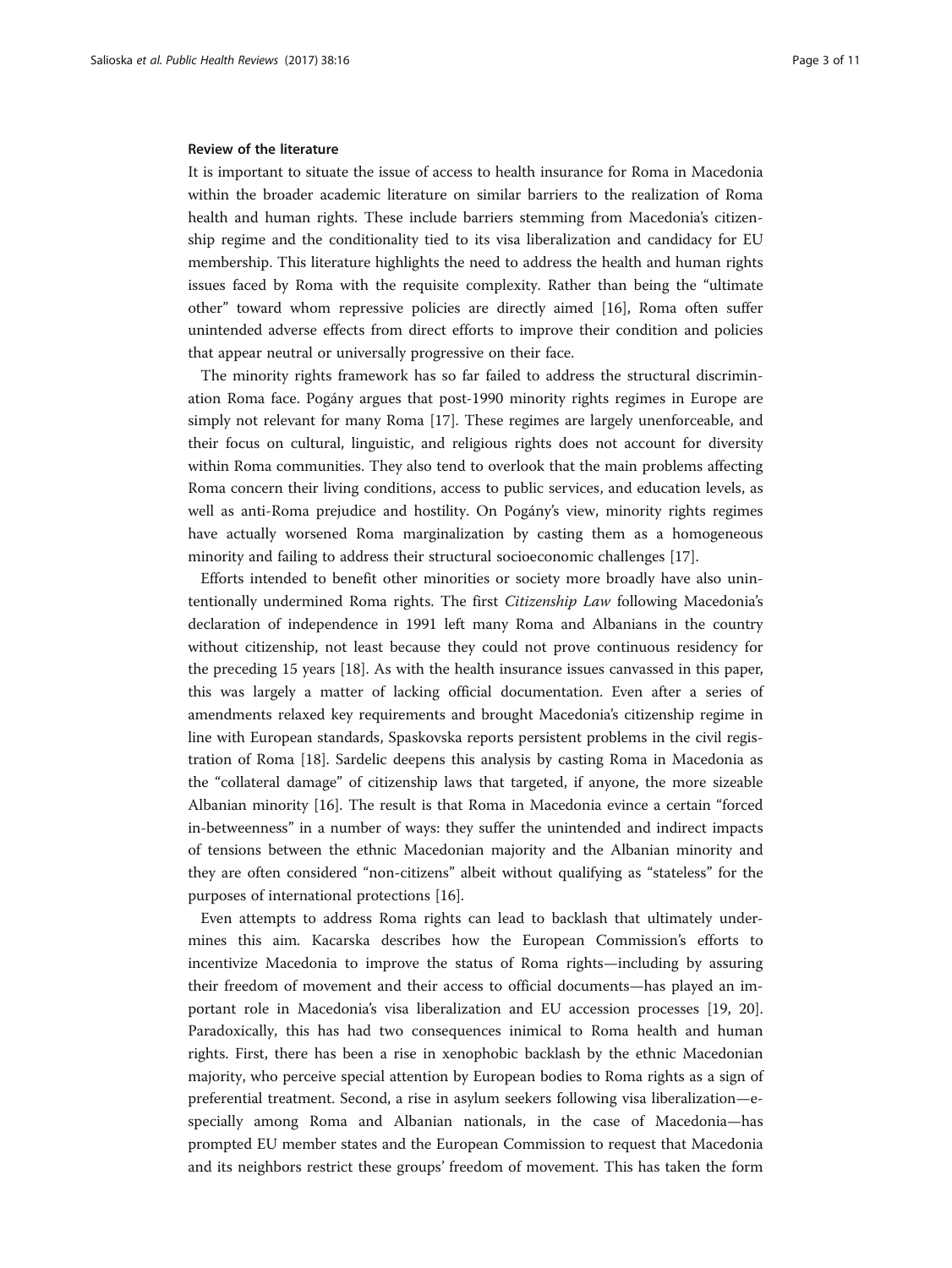<span id="page-3-0"></span>of profiling and harassment by Macedonian border police of Roma and other suspected "false asylum seekers" [\[19, 20](#page-10-0)]. This example illustrates that even well-intentioned efforts to improve Roma health and human rights sometimes have negative effects.

It is by building on this context that this paper considers a facially neutral law in Macedonia, which predicated access to health insurance on the annual submission of a signed statement of income. As Colombini et al. note, social health insurance schemes have sometimes worsened access for Roma and other impoverished groups, including in Macedonia, largely due to their lack of personal documentation [\[21](#page-10-0)]. This paper provides a specific instance of this phenomenon. This paper also builds on the existing literature by showing the adverse effects on Roma of requiring such documentation and analyzing the Macedonian government's actions in light of NGO advocacy and the HRPC framework.

## Main text

## Health insurance coverage and the HRPC framework

The HRPC framework sheds light on the human rights dimensions of access to health insurance coverage. HRPC "widens out from the individual patient-provider relationship to examine systemic factors and state responsibility in the provision of patient care" [[22](#page-10-0)]. The HRPC framework further calls for a focus on vulnerable populations in the formulation of health law and policy and "reveals issues of discrimination and social exclusion that often underlie abuse against patients" [\[22\]](#page-10-0). Additionally, its systemic approach attends to the rights and obligations of health care providers, recognizing that their duties can result in conflicts of "dual loyalty," understood as conflicts related to their "simultaneous obligations, express or implied, to a patient and to a third party, often the state" [[23\]](#page-10-0). Indeed, among the six common types of human rights violations that can result from dual loyalty conflicts, as identified by the International Dual Loyalty Working Group, is that of "[l] imiting or denying medical treatment or information related to treatment of an individual to effectuate the policy or practice of the state or other third party" [[23\]](#page-10-0).

Key human rights relevant to access to health insurance for Roma include the rights to the highest attainable standard of health and to non-discrimination and equality. These rights are protected by both Macedonia's Constitution and international law.

The Macedonian Constitution includes expansive guarantees to health care and nondiscrimination. With regard to health care, Article 39 of the Macedonian Constitution states that "[e]very citizen is guaranteed the right to health care" and that "citizens have the right and duty to protect and promote their own health and that of others" [[24](#page-10-0)]. Article 34 further provides that "[c]itizens have the right to social security and social insurance, determined by law and collective agreement" [[24\]](#page-10-0). The Constitution also guarantees equality through provisions such as Article 9, which states that citizens "are equal in their freedoms and rights, regardless of sex, race, colour of skin, national and social origin, political and religious beliefs, property and social status" [\[24](#page-10-0)].

International law also guarantees the rights to health and equality. Article 12 of the International Covenant on Economic, Social and Cultural Rights (ICESCR) "recognize[s] the right of everyone to the enjoyment of the highest attainable standard of physical and mental health" [[25](#page-10-0)]. According to Article 2 of the ICESCR, these rights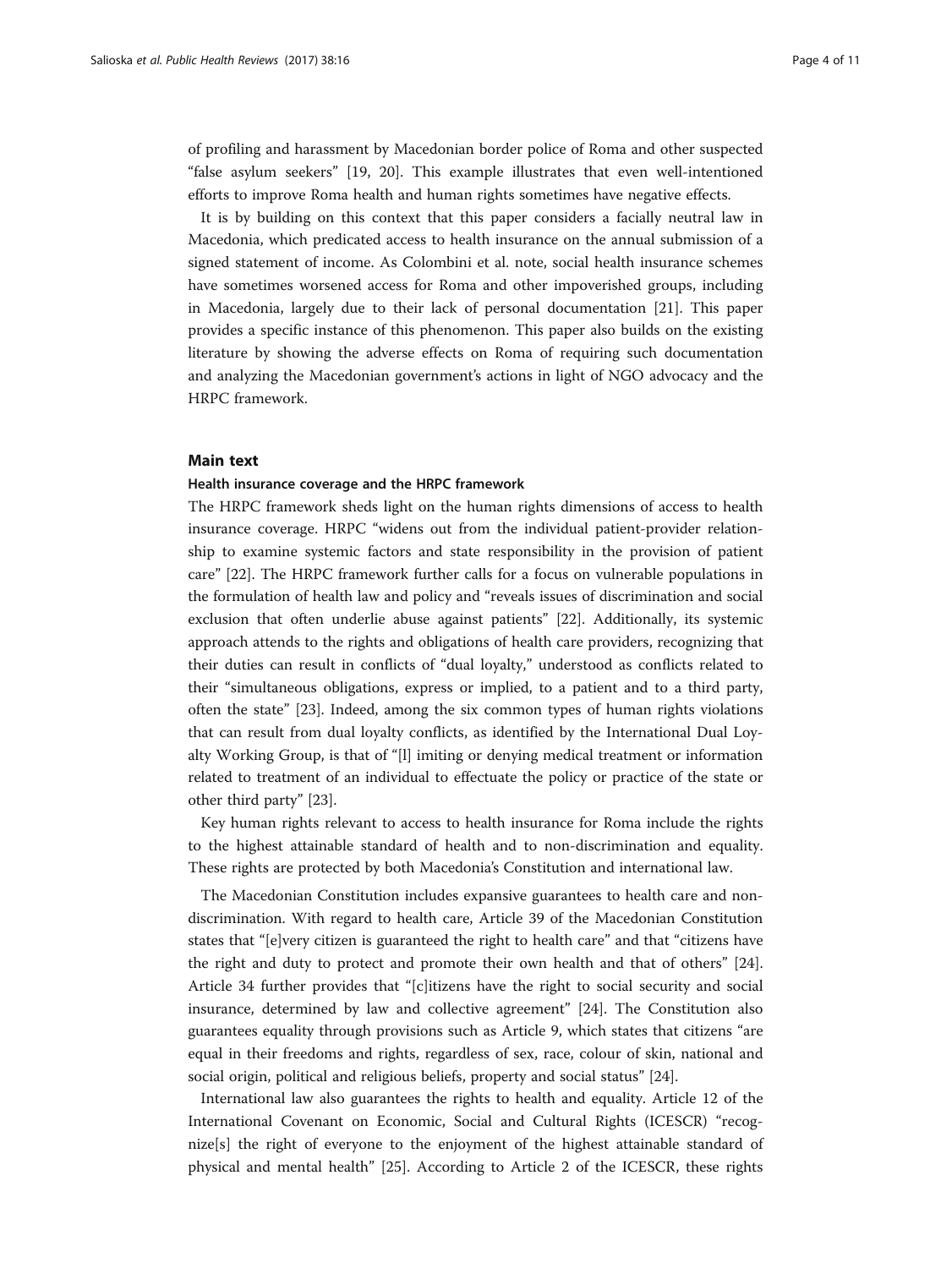must be exercised without discrimination on the basis of "race, colour, sex, language, religion, political or other opinion, national or social origin, property, birth or other status" [[25](#page-10-0)]. Additional treaties guarantee equality (Articles 2 and 26 of the International Covenant on Civil and Political Rights) [[26\]](#page-10-0), including in the area of health (Article 5 of the International Convention on the Elimination of All Forms of Racial Discrimination) [[27](#page-10-0)]. Treaties also protect access to health care for specific populations like children (Article 24 of the Convention on the Rights of the Child) [\[28](#page-10-0)] and women (Article 12 of the Convention on the Elimination of All Forms of Discrimination against Women) [\[29\]](#page-10-0).

The U.N. Committee on Economic, Social and Cultural Rights (CESCR) has elaborated on the ICESCR's right to health, explaining that it must include accessibility. Accessibility includes the right to access health care without discrimination, "especially [for] the most vulnerable and marginalized sections of the population" [[30](#page-10-0)]. Since adequate and affordable health care is critical to accessibility, "[s]ocial policies [that] disproportionately exclude patients from certain communities from access to health insurance" violate the right to health [\[22\]](#page-10-0).

Under international human rights law, the Macedonian government should remove administrative obstacles tending to lead to unequal access to health care. The initial report adopted by the CESCR in 2006 expressed concern that many Roma did not have the personal documents required to access benefits such as social insurance and health care [\[31](#page-10-0)]. The CESCR recommended that the Macedonian government "take immediate steps, e.g. by removing administrative obstacles, to issue all Roma applicants with personal documents, with a view to ensuring their equal access to social insurance, health care and other benefits" [\[31](#page-10-0)]. The Committee on the Elimination of Racial Discrimination issued a report in 2007 that contained a similar recommendation [[32](#page-10-0)]. These problems persist, however, and the CESCR again recommended in 2016 that the Macedonian government "take all measures necessary to issue identity cards to all Roma" [[33](#page-10-0)]. The CESCR also noted that insufficient funding for the health sector limited access to health services for Roma and people in rural areas [\[33](#page-10-0)].

Equality principles also apply in the patient-care setting. The Committee on the Rights of the Child (CRC) wrote in a 2014 report that despite near-universal health insurance coverage in Hungary, "a number of persons who belong to the Roma community continue to be denied health services, including emergency aid services, and are discriminated against by health practitioners" [\[34\]](#page-10-0). This CRC report applied equality principles to the provision of health services including the importance of non-discrimination by providers. The Committee recommended the government "provide health-care services to all children within its territory without any discrimination" [[34](#page-10-0)]. Although the subject of this article is Roma in Macedonia (and not Hungary), the CRC report emphasizes the obligations governments across Europe have with respect to the health of Roma.

#### The termination of health insurance coverage among Roma in Macedonia

In April 2013, the Prilep-based NGO ROMA S.O.S. was consulted by a woman who had given birth at the P.H.I. General Hospital Borka Taleski and, upon being discharged, had been billed 13,000 denars—the uninsured cost of the medical services she had received. This invoice was perplexing because the patient had received regular confirmation of her coverage under Macedonia's Health Insurance Fund (HIF) up to the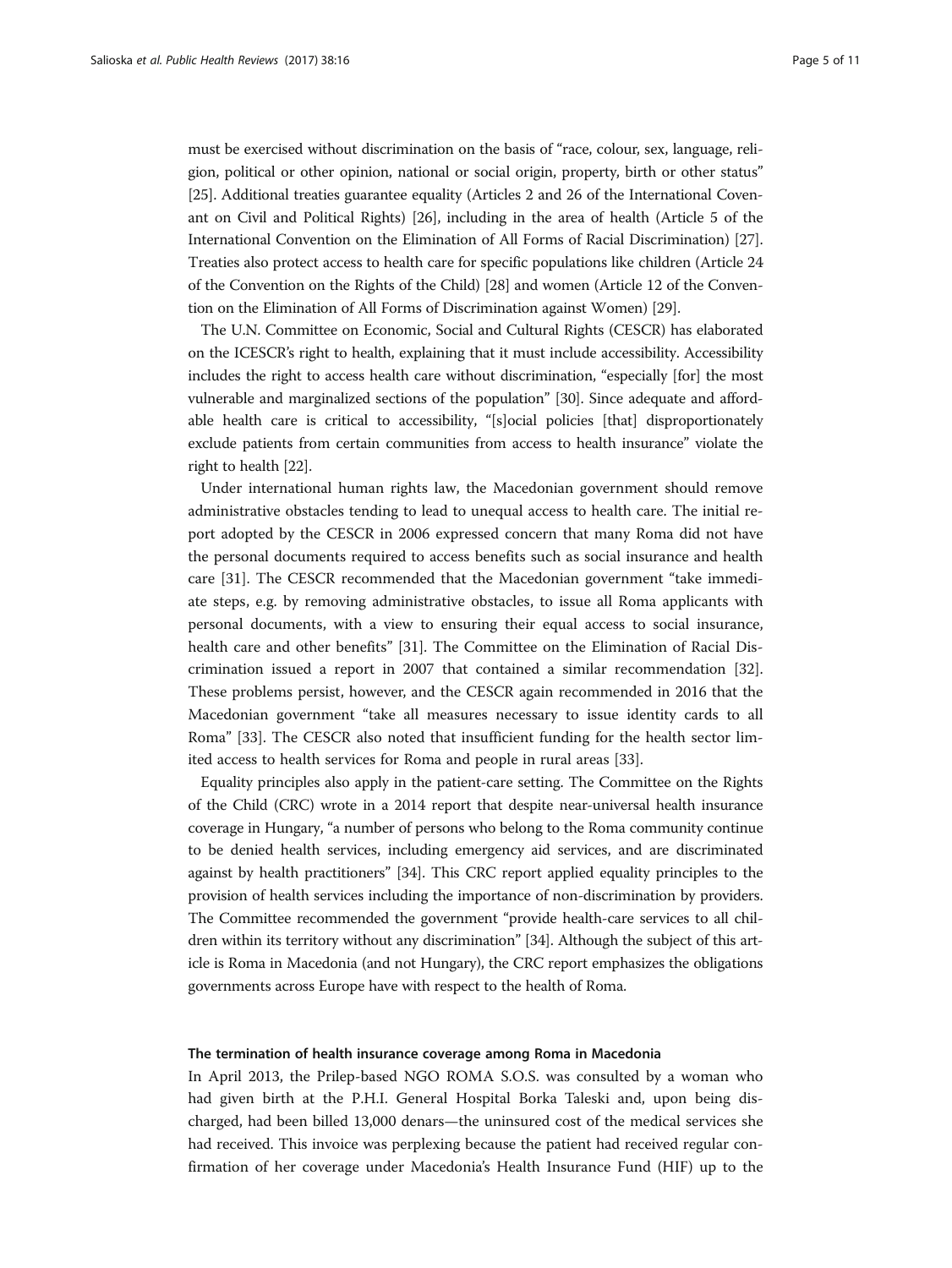preceding month. Upon investigation, ROMA S.O.S. discovered that her coverage had been terminated because she had not filed a signed statement of income for the previous year. This client was the first of 280 similar cases of terminated health insurance coverage documented by ROMA S.O.S. in April and May 2013. Upon submitting an access-toinformation request to the HIF, ROMA S.O.S. learned that only 52.9% (120,255) of those individuals eligible for exemption from payment for health insurance had submitted a statement of income and thus been able to maintain their coverage [[35](#page-10-0)].

Two years prior, amendments to Macedonia's Law on Contributions to Compulsory Social Insurance had introduced a requirement that low-income and unemployed citizens submit signed statements of income each year to "re-register" for continued coverage [\[36\]](#page-10-0). However, the Constitutional Court of Macedonia abolished this requirement in November 2012 finding that the HIF itself was responsible for verifying the incomes of insured persons through the country's Public Revenue Office [\[37](#page-10-0)]. As ROMA S.O.S. and its clients discovered, this decision was far from fully implemented; the Macedonian government had amended the Law only to remove the obligation of the Ministry of Finance to prescribe the form and its contents [[38\]](#page-10-0).

As a result, in January 2013 the HIF once again called for all low-income and unemployed citizens to re-register for their health insurance coverage by submitting a signed statement of income showing that their 2012 income had not exceeded 96,600 denars. Many of these individuals were not notified, however, and were not aware of the HIF's new requirement. As a result, many people lost health insurance coverage because they did not comply in a timely manner, raising another administrative obstacle to health insurance. In many cases, these individuals only learned of this requirement when they next attempted to access health care services. At that time, they were informed that their health insurance coverage had been suspended and that they needed to pay the full cost of the health care services and medications they required—as well as an additional administrative fee to obtain the documentation required to re-register [\[35](#page-10-0)].

In response, ROMA S.O.S. formed a coalition with six other NGOs from across Macedonia (Humanitarian and Charitable Association of Roma Delcevo, the Association for Roma Community Development, National Roma Centrum, Health Education and Research Association, Macedonian Anti-Poverty Platform, and Association for Emancipation, Solidarity and Equality of Women). The coalition made submissions to the Ministry of Finance, the Ministry of Health, the Health Committee, and the Ombudsman, an independent official responsible for protecting citizens' rights, asking these bodies to examine the implementation of the Constitutional Court's decision. Responding in September 2013, the ministries insisted that although they were aware of the great number of people who had lost their health insurance coverage for failure to submit a statement of income, it was not an onerous obligation to comply with this requirement. The Ombudsman, by contrast, agreed with ROMA S.O.S. and its NGO partners that the court's decision had not been properly implemented and that immediate legislative amendments were required [\[35](#page-10-0)].

Over the following months, ROMA S.O.S. and its civil society partners met with political leaders and generated public awareness of the issue through press conferences, public discussions, and engagement with news media [\[35](#page-10-0)]. This advocacy resulted in the unanimous adoption by the Assembly of the Republic of Macedonia of an amendment to the Law on Contributions to Compulsory Social Insurance in December 2014.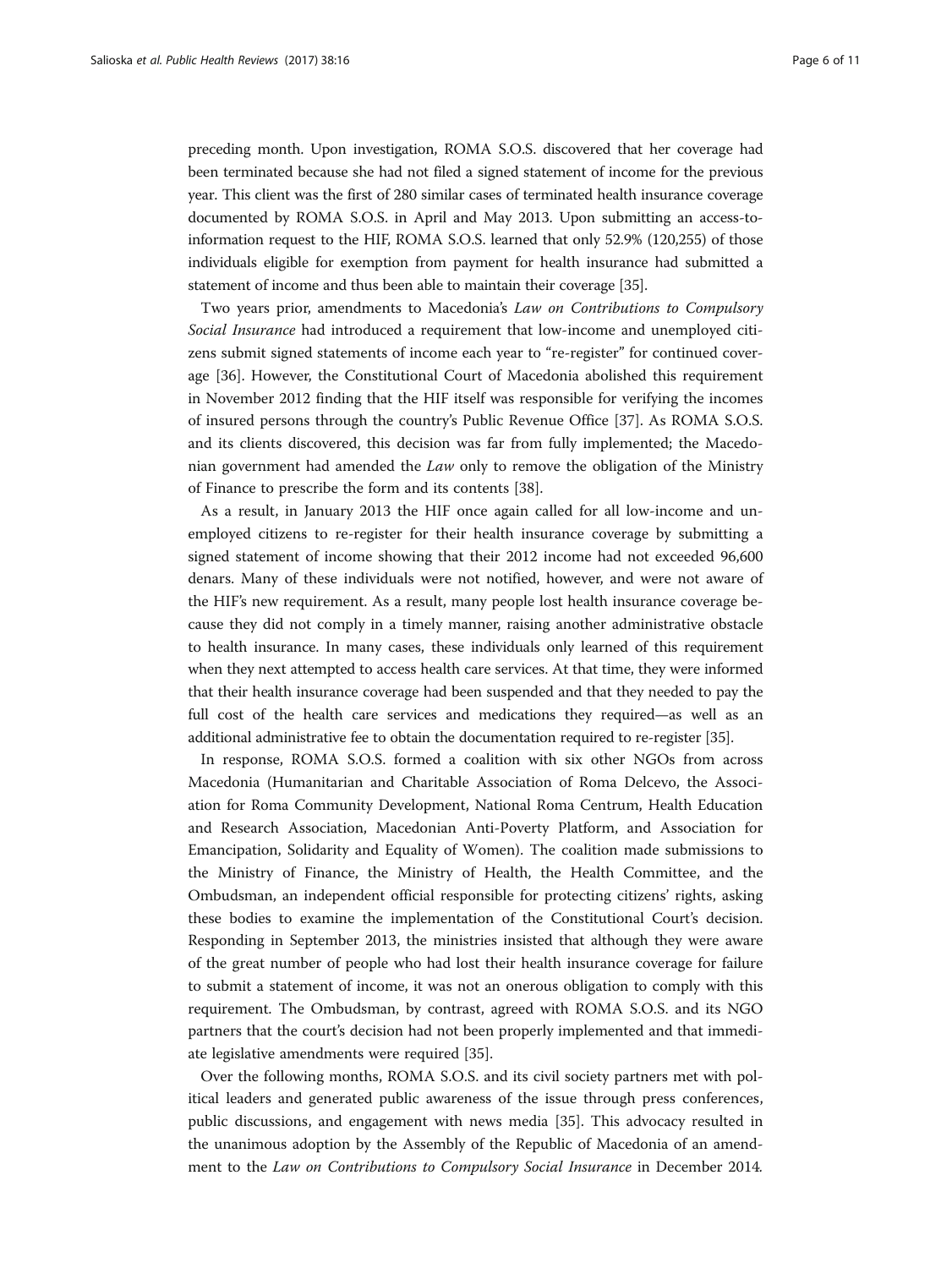This amendment removed the requirement that low-income and unemployed individuals submit an annual statement of income in order to retain their health insurance coverage [\[39](#page-10-0)]. Because the HIF does not collect data by ethnicity, it is difficult to determine exactly how many Roma benefited from this intervention. However, an unofficial estimate by ROMA S.O.S. using conservative assumptions suggests that about 32,000 Roma benefited from the legal amendment. (This estimate uses the latest available census data, which reported a Roma population of nearly 54,000 [[3\]](#page-9-0). This calculation also makes the assumptions that the primary beneficiaries were unemployed people and that approximately 60% of the Roma population is unemployed.)

Although the Macedonian government had lifted the statement of income requirement, in early 2015, news emerged that 6760 low-income and unemployed individuals who had filed statements of income in previous years had been criminally charged with providing a document with false information; data from the Public Revenue Office revealed that these individuals' income was in fact higher than they had reported [[35](#page-10-0)]. The reasons for this underreporting, according to personal communications with ROMA S.O.S. and its clients, included that these individuals could not understand the forms and were simply told to circle one of the available options, that they were personally obliged to calculate their income for the preceding year long before the Public Revenue Office itself had generated this data, and that it was unclear whether net income or gross income was to be reported.

There was a marked lack of uniformity in how public prosecutors pursued criminal charges. Charges against 1789 individuals were resolved in brief proceedings conducted in trial courts. In most of these cases, the accused were completely unaware that they had been charged; this was the case for several Roma whose residential addresses had recently changed. They were convicted in absentia and sentenced to 3 months in prison, 1 year of probation, and a fine of 3000 denars. In another 1524 cases, however, the charges were dismissed and no proceedings held on the basis that they were not criminal cases to be prosecuted ex officio, that the cases were obsolete or of minor importance, that the person had no income at all, or that the Public Revenue Office had wrongly imputed a family member's income to the accused [[35\]](#page-10-0).

In tandem with these proceedings, the HIF began to request reimbursement from the accused for the health care services they had used in the years for which they had submitted "false" statements of income. The agency proceeded with these claims without formally filing civil lawsuits and despite not demonstrating pecuniary losses. These charges and claims were ultimately dropped by legislative amendment in June 2015 [[40\]](#page-10-0), as a result of advocacy by NGOs.

## A human rights analysis of the Macedonia case

This section provides a health and human rights analysis of the situation described above, examining both the regulatory framework and the actions and inaction of Macedonian authorities.

The country's Law on Health Insurance assures mandatory coverage of primary health care services for citizens [[41](#page-10-0)]. (Citizens can obtain coverage for other services if they have the means to pay for it.) The separate Law on Contributions to Compulsory Social Insurance regulates the levels of contributions required for mandatory insurance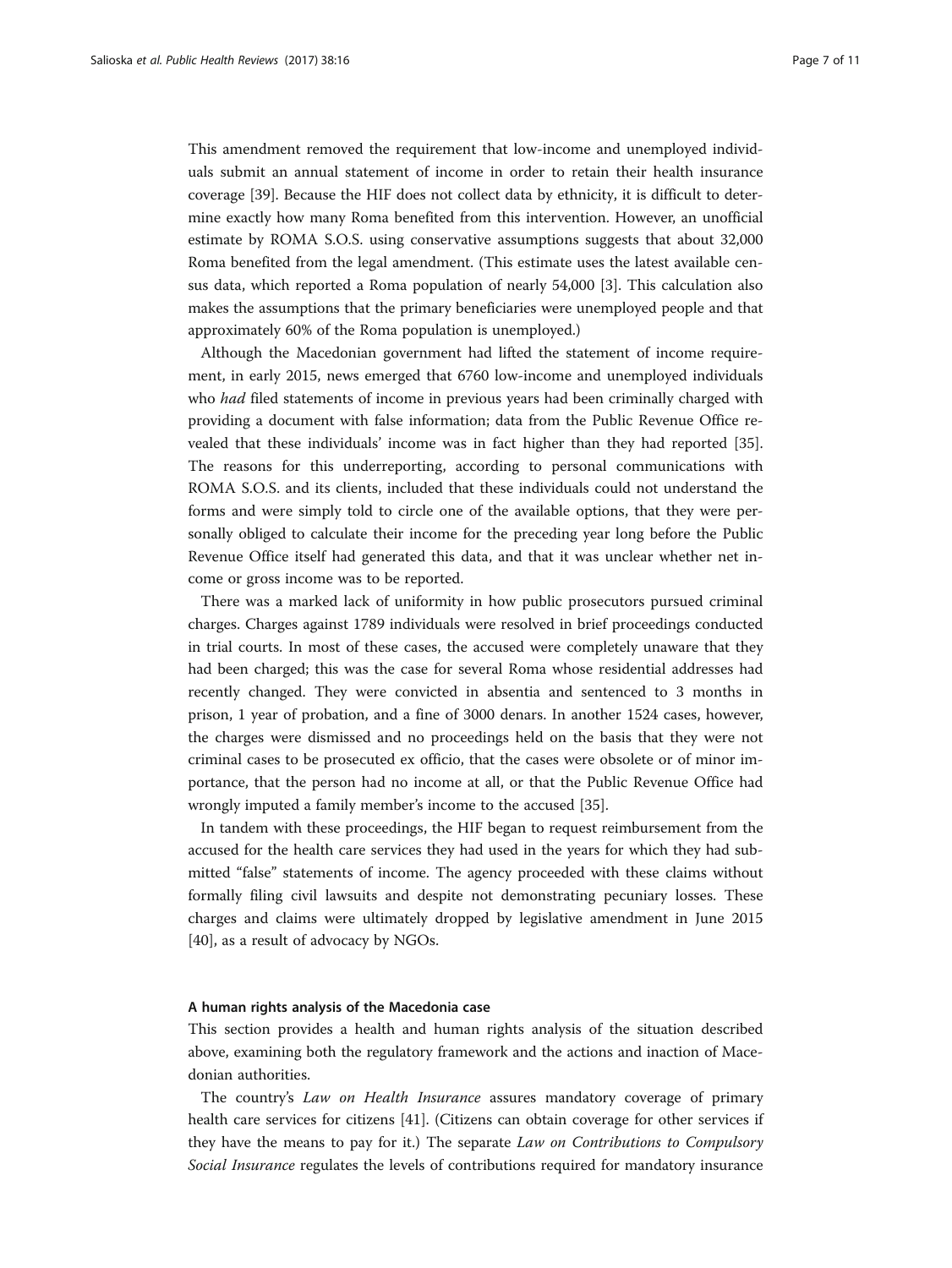covering primary health care; it specifies that citizens are exempted from payment if they earn less than 96,600 denars per year and, as of 2011, required such individuals to submit a signed statement of income each year in order to maintain their coverage [[36\]](#page-10-0). Contributions by citizens whose income surpasses this threshold make up most of the funding for health care in Macedonia. The HIF covers 80% of health care costs for insured citizens, who must pay the remaining 20% at the point of service.

The requirement to submit an annual statement of income may not seem to represent a significant burden; however, most Roma and other low-income or unemployed individuals are among those least likely to be made aware of such a requirement or to have ready access to the required documentation. Insofar as the state failed to account for the hurdles and already-dire health outcomes experienced by Roma when it introduced this requirement, it fell short of HRPC standards. Moreover, the statement of income requirement and its consequences for health insurance coverage indirectly place health care providers in a dual loyalty conflict, pitting their duty to abide by the law against their professional and ethical duties to provide medical treatment to all patients who visit their facilities. Macedonia's constitutional guarantees of health care and social insurance were unduly tempered by the statement of income requirement because those segments of the population who were least likely to possess or file such documentation—including Roma—were denied their constitutional rights on the basis of that very vulnerability. The requirement also discriminated, in effect if not in intent, against Roma and other low-income and unemployed persons notwithstanding the anti-discrimination provisions of the Law on Health Insurance.

The right to health in the ICESCR imposes three obligations on governments: (1) to respect by refraining from interfering with enjoyment of the right to health; (2) to protect by taking steps to prevent third parties from threatening the right to health; and (3) to fulfill by adopting measures appropriate to fully realize the right to health [[30](#page-10-0)]. The Macedonian government's actions failed to meet these obligations because it interfered with the ability of Roma and low-income people to access health insurance, failed to protect these vulnerable groups from denial of service, and did not proactively adopt measures to promote the right to health among Roma. Although the law did not specifically target these groups for discrimination, laws that are facially neutral can have discriminatory effects that contravene international law. For example, the Special Rapporteur on Migrants found a facially neutral law in Japan that made national health insurance available to foreign nationals with a residence visa for 12 months or longer discriminated against migrants [[42\]](#page-10-0). Similarly, the statement of income requirement imposed a neutral standard to receive access to health insurance; however, this standard's significant burden on Roma and other low-income citizens had discriminatory effects prohibited by international law.

In addition, the Macedonian authorities undermined the rule of law by failing to respect the decision of the Constitutional Court invalidating the statement of income requirement. Despite awareness of the requirement's impact and persistent pressure by ROMA S.O.S. and its civil society partners, the HIF again issued a call in February 2014 for signed statements of income from all low-income and unemployed citizens. Once more, ROMA S.O.S. found that little more than one-half of eligible individuals (55.8%, or 135,583 people) had submitted the statement, and thus, health insurance coverage was terminated for all others (44.2%, or 107,502 people) [[35](#page-10-0)].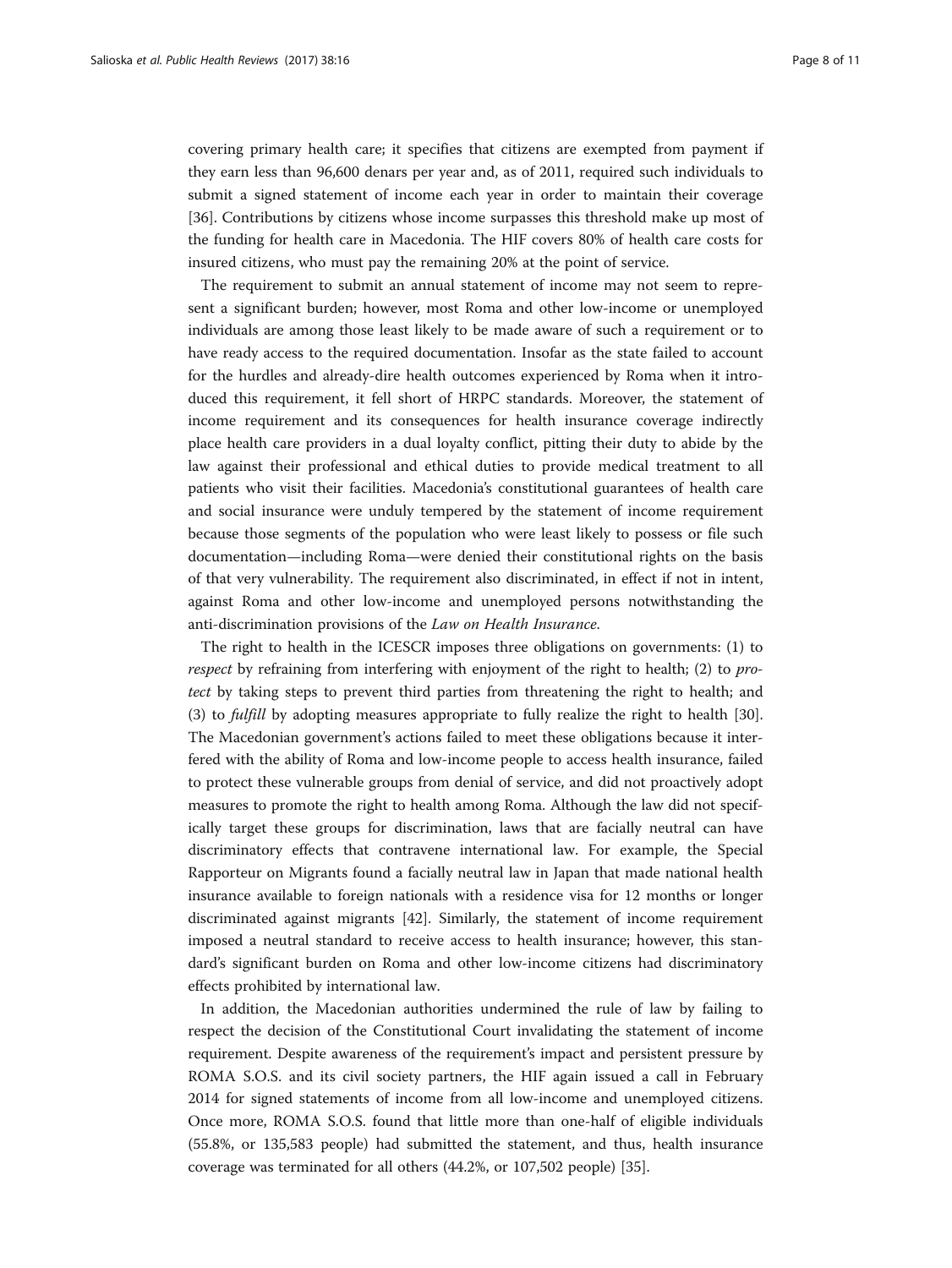The government's attempts to hold people criminally liable for errors on their statements of income also abridged the right to health insurance. These spurious criminal charges and civil claims were brought against members of socially excluded groups who attempted to comply with a law that had discriminatory effects on them. By deepening the marginalization of low-income and unemployed persons in pursuing these claims, the Macedonian government further violated the rights to health and equality in Macedonia's Constitution, the ICESCR, and other international treaties.

This series of events illustrates the role that advocacy can play in enforcing international norms and benefiting marginalized people. Formal enforcement of international human rights is difficult, and without the threat of punishment, governments often lack incentives to comply with their obligations. International bodies such as the CESCR have recognized the human rights issues plaguing Roma in Macedonia. Nevertheless, these bodies alone struggle to generate the coalition necessary to address structural discrimination and the effects of facially neutral laws such as the statement of income requirement or criminal liability for false statements. In the Macedonia case, intra-country pressure by NGOs filled the gap and played an important role in correcting the problem.

Ultimately, the Macedonian government is the actor that adopted the changes and will need to act in the future to ensure the human rights of Roma. The government should address the structural challenges and discrimination that continue to prevent Roma from accessing health insurance. Since the changes to the law in 2014, citizens who are unemployed or have low incomes, including Roma, have not faced additional administrative obstacles in realizing their right to health care. However, despite the amendments to the health insurance law, Roma remain unable to fully exercise their human rights. Recent studies confirm that lack of identity documents remains the most common obstacle to health insurance for Roma in Macedonia [\[14\]](#page-10-0). The CESCR has recognized the ongoing "structural discrimination against Roma," including Macedonia's lack of effective measures to address employment, housing, education, and nutrition needs [[33](#page-10-0)]. The Macedonian government should take action to address these concerns.

## Conclusion

Roma in Macedonia face significant barriers to attaining the rights to health and equality guaranteed by Macedonia's Constitution and international law. Applying a HRPC framework to this problem reveals the barriers to health insurance created by a facially neutral law requiring a statement of income. These barriers violated Macedonia's Constitution and were suspect under international law. After the Constitutional Court declared the requirement invalid, the government failed to implement appropriate changes to the law in a timely manner. This failure threatened the rule of law and further marginalized and discriminated against Roma in violation of their human rights.

This episode confirmed that legislative tools can both create and remedy obstacles to accessing health care. Facially neutral laws such as the statement of income requirement can have disproportionate negative impacts on minority groups such as Roma. Given the obligations governments have under international human rights law, they should consider this possibility when designing and implementing social programs—even when those programs are intended to benefit society broadly. Policymakers and commentators must critically evaluate even seemingly progressive programs for their impact on marginalized groups.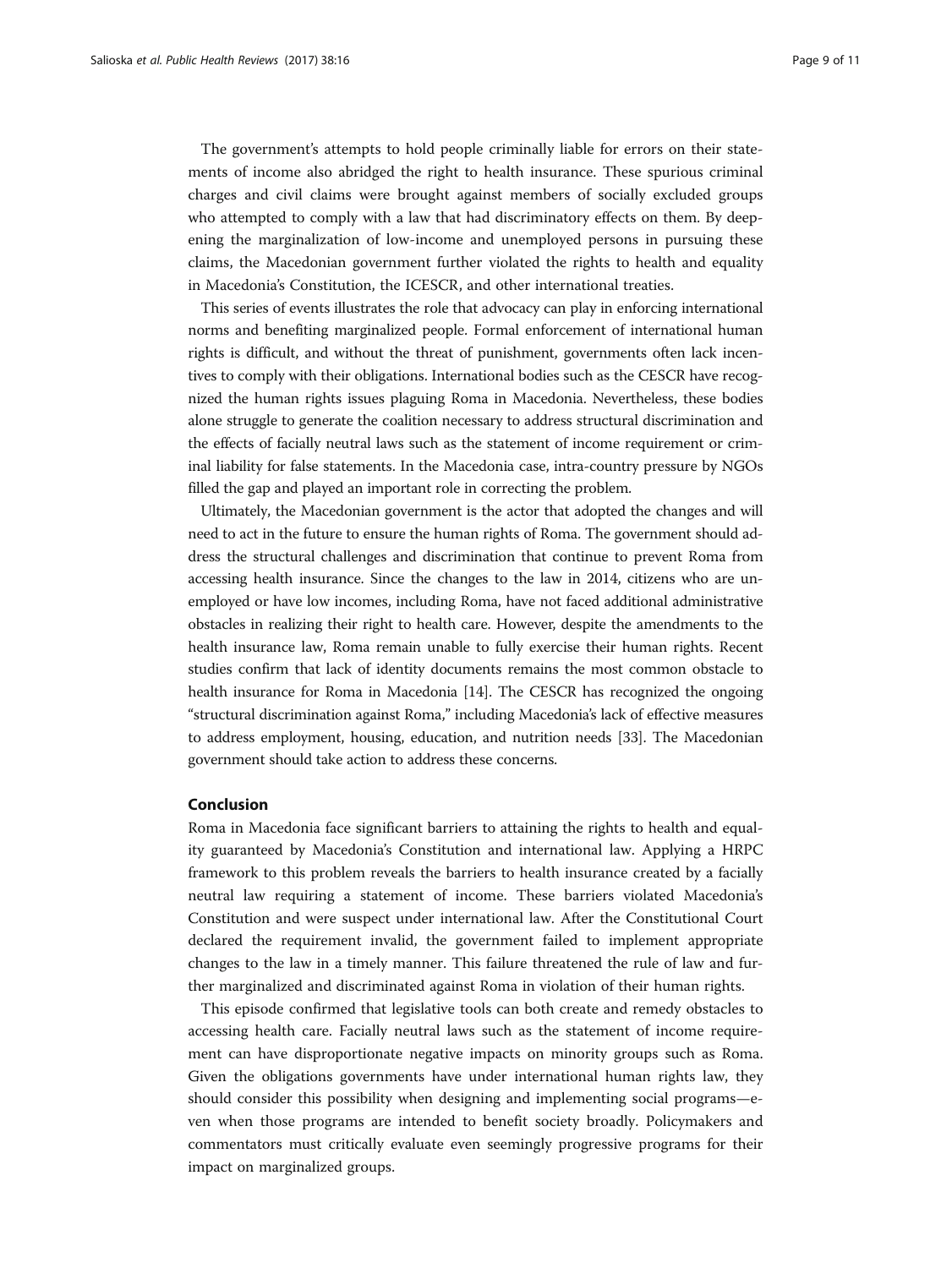<span id="page-9-0"></span>Though this particular barrier to health insurance has been addressed, structural challenges and discrimination remain. Even assessing the extent of these problems is difficult because of the lack of official statistical information; the CESCR has recommended that the government improve its data collection to allow reliable and robust analysis of the situation of Roma in the country [\[33\]](#page-10-0). The Macedonian government should take action to address these obstacles to Roma fully realizing their economic, social, and cultural rights as well as the rights guaranteed under Macedonia's Constitution.

#### Abbreviations

CESCR: U.N. Committee on Economic, Social and Cultural Rights; CRC: Committee on the Rights of the Child; HRPC: Human rights in patient care; ICESCR: International Covenant on Economic, Social and Cultural Rights; NGO: Non-governmental organization; UNICEF: United Nations International Children's Emergency Fund

#### Acknowledgements

The authors would like to thank Gabriela Alcheva Gajikј for research and translation assistance.

#### Funding

Funding for this manuscript was provided by the Open Society Foundations.

#### Availability of data and materials

Not applicable.

#### Authors' contributions

NS prepared an initial draft of the manuscript based on experience leading the NGO campaign described in the article. TTL conducted research on Roma health status, analyzed the legal and human rights issues, and finalized the manuscript. RQ provided background on the academic literature and the HRPC framework. All authors read and approved the final manuscript.

#### Ethics approval and consent to participate

Not applicable.

#### Consent for publication

Not applicable.

#### Competing interests

The authors declare that they have no competing interests.

### Publisher's Note

Springer Nature remains neutral with regard to jurisdictional claims in published maps and institutional affiliations.

#### Author details

<sup>1</sup>ROMA S.O.S, Prilep, Republic of Macedonia. <sup>2</sup>Solomon Center for Health Law and Policy, Yale Law School, New Haven, CT, USA. <sup>3</sup>Public Health Program, Open Society Foundations, New York, NY, USA.

#### Received: 2 May 2017 Accepted: 20 July 2017 Published online: 27 July 2017

#### References

- 1. Bojadjieva A. Roma Inclusion Index 2015 Budapest: Decade of Roma Inclusion Secretariat Foundation; 2015. [http://](http://www.rcc.int/romaintegration2020/files/user/docs/Roma%20Inclusion%20Index%202015.pdf) [www.rcc.int/romaintegration2020/files/user/docs/Roma%20Inclusion%20Index%202015.pdf.](http://www.rcc.int/romaintegration2020/files/user/docs/Roma%20Inclusion%20Index%202015.pdf)
- 2. Pavlovski B, Antik D, Friscik J, Gelevska M, Misev S, Kasapinov B. We are all human: health care for all people regardless of their ethnicity. Skopje: Foundation Open Society Macedonia; 2014.
- 3. Republic of Macedonia State Statistical Office. Census of population, households and dwellings in the Republic of Macedonia, 2002 - Book XIII. Skopje: State Statistical Office; 2002.
- 4. Institute of Public Health of the Republic of Macedonia. [Извештај за реализација на програмата за превентивна здравствена заштита на Република Македонија во 2009 година.] Report on the implementation of the program for preventive health care of the Republic of Macedonia in 2009. Skopje: Institute of Public Health; 2009.
- 5. Arora VS, Kühlbrandt C, McKee M. An examination of unmet health needs as perceived by Roma in Central and Eastern Europe. Eur J Pub Health. 2016;26(5):737–42.
- 6. Cook B, Wayne GF, Valentine A, Lessios A, Yeh E. Revisiting the evidence on health and health care disparities among the Roma: a systematic review 2003–2012. Int J Public Health. 2013;58(6):885–911.
- 7. Fundación Secretariado Gitano. Health and the Roma community, analysis of the situation in Europe: Bulgaria, Czech Republic, Greece, Portugal, Romania, Slovakia, Spain. Madrid: Fundación Secretariado Gitano; 2012.
- 8. Statistical Office of the Republic of Serbia and UNICEF. Serbia multiple indicator cluster survey and Serbia Roma settlements multiple indicator cluster survey, 2014. Belgrade: Statistical Office of the Republic of Serbia and UNICEF; 2014.